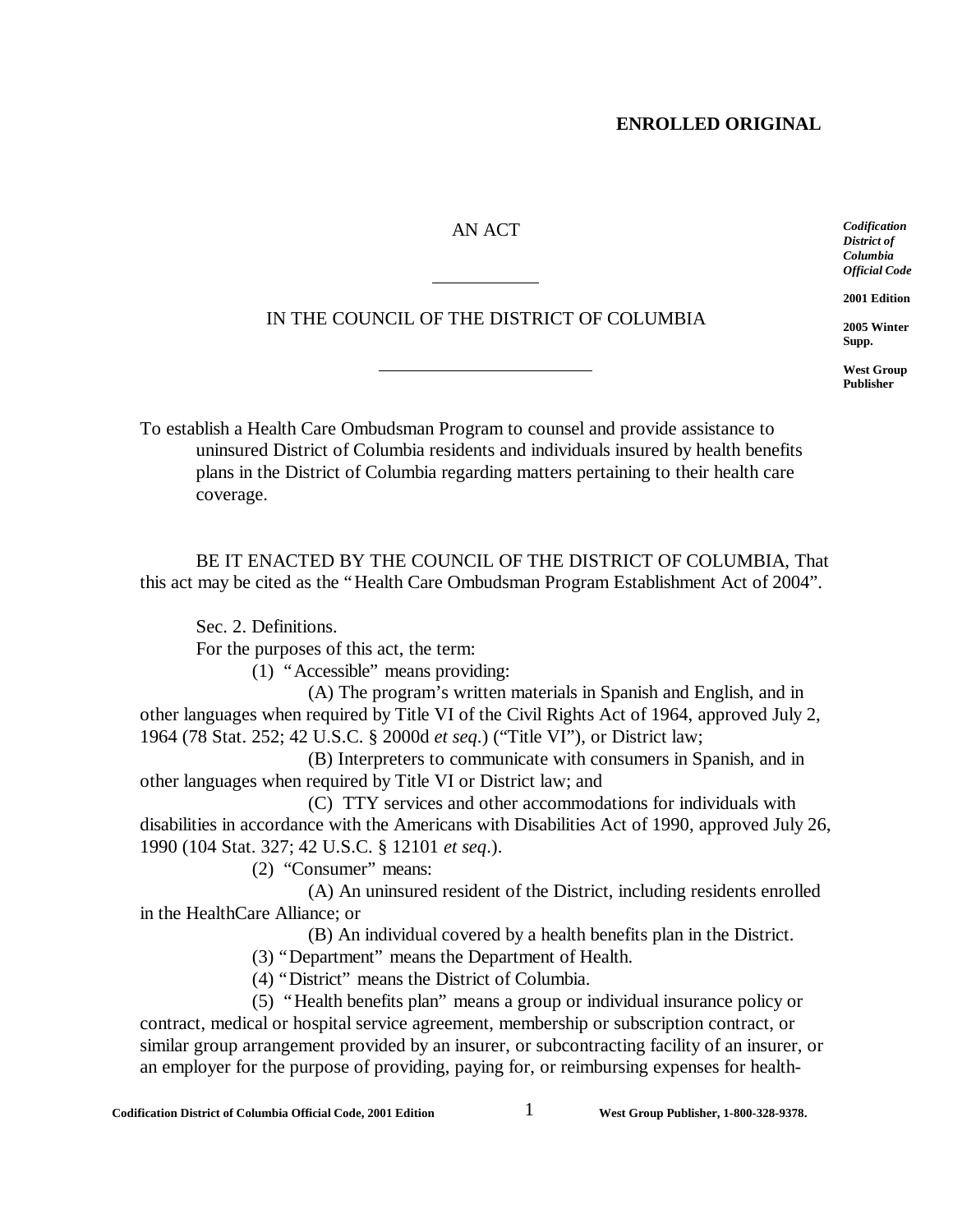related services. The term "health benefits plan" shall include health coverage provided through a government program, including Medicaid. The term "health benefits plan" shall not include disability income or accident-only insurance.

(6) "Health Care Ombudsman" or "Ombudsman" means the individual responsible for running the Health Care Ombudsman Program.

(7) "Health Care Ombudsman Program" or "Ombudsman Program" means the program established by the District to counsel and assist uninsured District residents and individuals insured by health benefits plans in the District regarding matters pertaining to their health care coverage.

(8) "Health care services" means items or services provided under the supervision of a physician or other person trained or licensed to render health care necessary for the prevention, care, diagnosis, or treatment of human disease, pain, injury, deformity, or other physical or mental condition, including the following: pre-admission, outpatient, inpatient, and post-discharge care; home care; physician's care; nursing care; medical care provided by interns or residents in training; other paramedical care; ambulance service and care; bed and board; drugs; supplies; appliances; equipment; laboratory services; any form of diagnostic imaging or therapeutic radiological services; and services mandated under the Drug Abuse, Alcohol Abuse, and Mental Illness Coverage Act of 1986, effective February 28, 1987 (D.C. Law 6-195; D.C. Official Code § 31-3101 *et seq*.).

Sec. 3. Establishment of Health Care Ombudsman Program.

(a) The Department shall establish the Health Care Ombudsman Program by contracting with a qualified private, community-based, nonprofit corporation, organization, or consortia of organizations, with offices located in the District, to operate the program. If the Department is unable to contract with a qualified corporation, organization, or consortia of organizations that meets the requirements of subsection (c) of this section, the Department shall operate the Ombudsman Program.

(b) The Ombudsman Program shall be administered by the Health Care Ombudsman, who shall be appointed by the Director of the Department. The Health Care Ombudsman shall be an individual with management experience and substantive experience in the fields of health care, health benefits plans, or health care advocacy. Unless the Department is operating the program, the Health Care Ombudsman shall be an employee of the nonprofit corporation, organization, or consortia of organizations selected by the Department to operate the program.

(c) The Department shall establish selection criteria for the qualified, private, nonprofit corporation, organization, or consortia of organizations that will perform the functions of the Ombudsman Program. The criteria shall include:

(1) A public interest mission;

(2) Qualified staff and organizational expertise in health care and health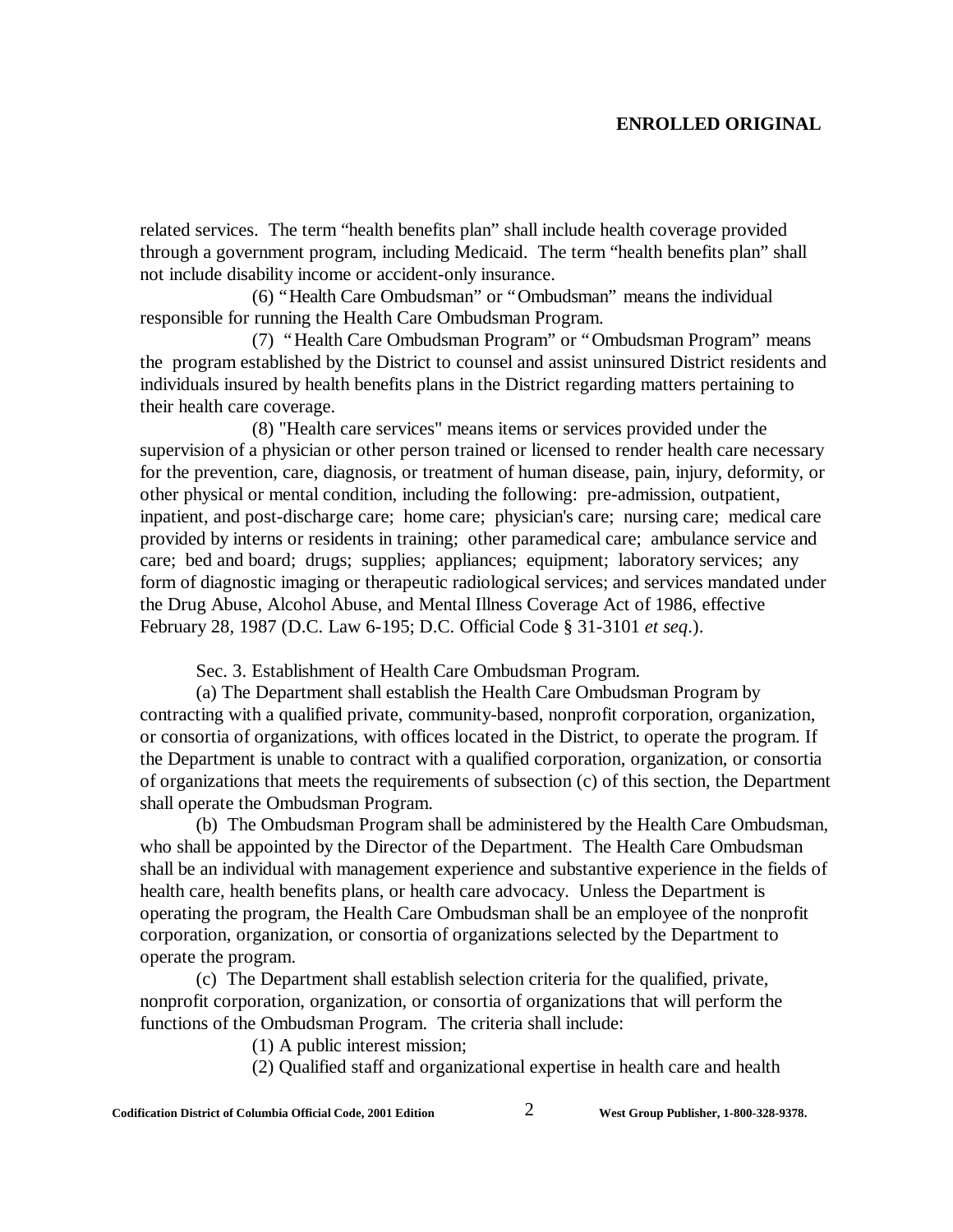benefits plans, public education and community outreach, and problem resolution;

(3) No direct involvement in the licensing, certification, or accreditation of a health care facility, a health benefits plan, or a provider of a health benefits plan, or with a provider of a health care service;

(4) No direct ownership or investment interest in a health care facility, health benefits plan, or any health service;

(5) No participation in the management of a health care service, health care facility, or health benefits plan; and

(6) No agreement or arrangement with an owner or operator of a health care service, health care facility, or health benefits plan that could indirectly or directly result in remuneration, in cash or in kind, to the organization.

(c) The Ombudsman Program may subcontract with advocacy organizations that are affiliated with health providers that exclusively represent the interests of consumers and do not represent the health care entity in any disputes.

(d) The Department shall accord preference in the selection process to corporations or organizations that:

(1) Have a board of directors with significant representation from District consumers;

(2) Have experience in serving District residents or have staff with experience in serving District residents; or

(3) Have expertise in health benefits plans.

(e) The Ombudsman Program may use volunteers with appropriate training and supervision to assist with counseling, outreach, and other tasks.

Sec. 4. Program evaluation.

(a) The Department shall develop criteria to be used in evaluating the performance of the Ombudsman Program.

 (b)(1) The Department shall obtain, biannually, an independent evaluation of the Ombudsman Program through an academic group or other independent, private-sector organization, the Office of the Inspector General**,** or the Office of the District of Columbia Auditor. The evaluation shall take into account:

(A) The number of consumer problems handled;

(B) The success in resolving the consumer problems handled;

(C) Outreach and community education activities;

(D) Satisfaction of consumers served by the program; and

(E) The extent to which information was provided to the public and policy makers about problems faced by the consumers served.

(2) The Department shall decide whether to renew contracts based on the evaluation.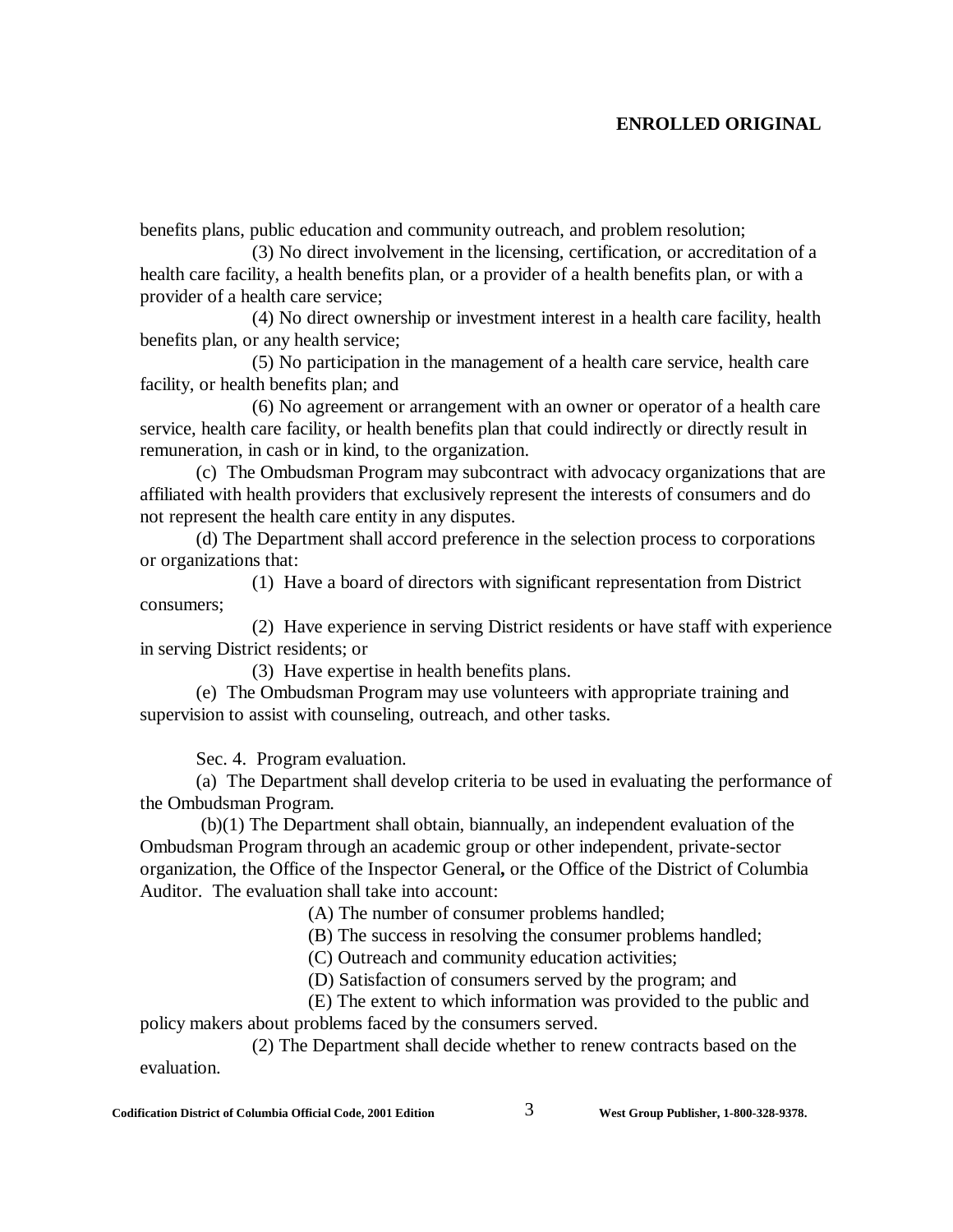(3) The evaluation shall be available to the public upon request.

(4) The first evaluation shall take place no later than 2 years after the effective date of this act.

Sec. 5. Duties.

The Ombudsman Program shall provide the following accessible services:

(1) Assist consumers in resolving problems concerning health care bills, health coverage, and access to health care by referring consumers to appropriate regulatory agencies when their problems are within an agency's jurisdiction, guiding consumers through existing complaint processes, and assisting consumers in informally resolving problems through discussions with their health benefits plans, the HealthCare Alliance, or other providers;

(2) Assist consumers in understanding their rights and responsibilities as health benefits plan members, HealthCare Alliance members, or members of other provider plans, including appeal processes and how to use them, and how to access appropriate medical information;

(3) Educate consumers about health benefits plans, managed care health plans, and their health benefits plan options, or other health care options available for uninsured consumers;

(4) Comment on behalf of consumers on related health care policy legislation and

regulations in the District;

(5) Help uninsured District residents access Medicaid or other health care

options;

(6) Identify, investigate, and help resolve complaints on behalf of consumers and assist consumers with the filing, pursuit, and resolution of formal and informal complaints and appeals through existing processes, including internal reviews conducted by health benefits plans, grievance and appeals processes for the HealthCare Alliance, fair hearings available to Medicaid consumers, external reviews before independent review organizations, and any other administrative appeals that may be available under District or federal law;

(7) Refer consumers, when appropriate, to other existing organizations for assistance and work jointly with other consumer organizations, as appropriate;

(8) Work with health care providers to develop working relationships that enhance coordination and referrals;

(9) Make appropriate referrals to the Department of Insurance, Securities, and Banking, the Office of Fair Hearings, the Office of Administrative Hearings, the Grievance and Appeals Office of the Department of Health, Health Care Fraud Units, the Long-Term Care Ombudsman, the Health Insurance Counseling and Assistance Program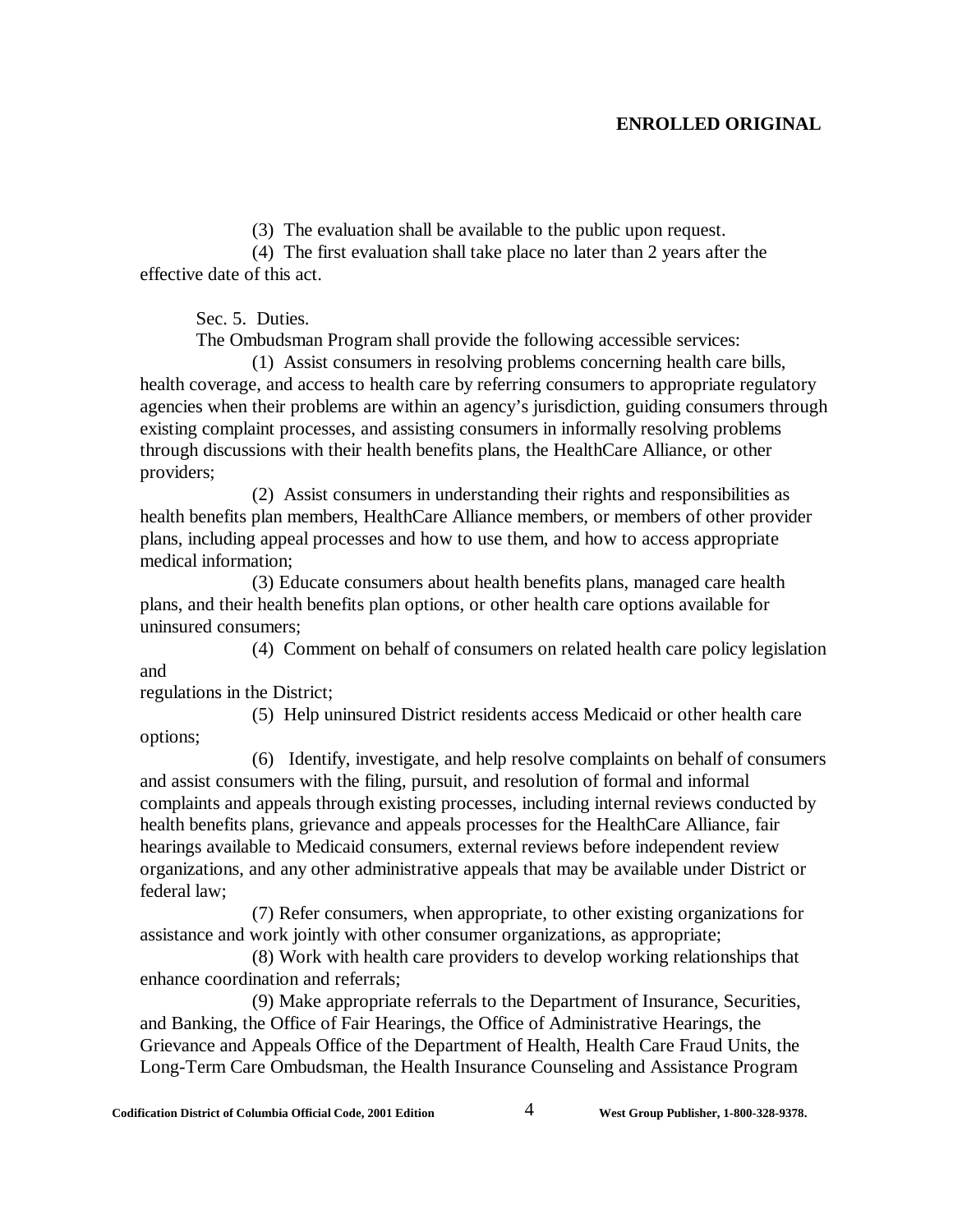serving District Medicare beneficiaries, and the Center for Health Dispute Resolution; and

(10) Provide information to the public, government agencies, the Council, and others regarding problems and concerns of consumers and make recommendations for resolving those problems and concerns.

Sec. 6. Public outreach.

The Ombudsman Program shall implement innovative strategies and tools to maximize its outreach to consumers, including provision of the following accessible information sources and services:

(1) A toll-free 1-800 telephone number that operates in the District metropolitan area;

(2) A website on the Internet;

(3) In-person counseling;

(4) Establishing relationships with organizations in each ward of the city to provide outreach and receive referrals;

(5) Active liaison, partnership, and information sharing with community, consumer, health, disability, religious, ethnic-based organizations, and other organizations; and

(6) A one-page, easy-to-read flyer describing the Ombudsman Program's services that shall be available to the public.

Sec. 7. Data collection and reporting.

The Health Care Ombudsman shall submit annually to the Council, the Mayor, the Department of Health, and the Department of Insurance, Securities, and Banking a report on the activities, performance, and fiscal accounts of the Ombudsman Program, issues of concern to consumers, and the Ombudsman's recommendations to improve health access. The report shall be available to the public upon request.

Sec. 8. Access to records; confidentiality.

(a) The Health Care Ombudsman may review the records of a health benefits plan, the HealthCare Alliance, or other provider, pertaining to a consumer or the consumer's medical records if the consumer or the consumer's legal representative has provided written consent. The confidentiality of the records shall be maintained by the Ombudsman Program in accordance with all federal and state confidentiality and disclosure laws.

(b) No information or records maintained by the program shall be disclosed to the public unless the consumer or the consumer's legal representative has consented in writing to the release of the information or records.

(c) Each District agency shall provide cooperation, assistance, and data to the Health Care Ombudsman, as requested and upon reasonable notice, necessary to enable the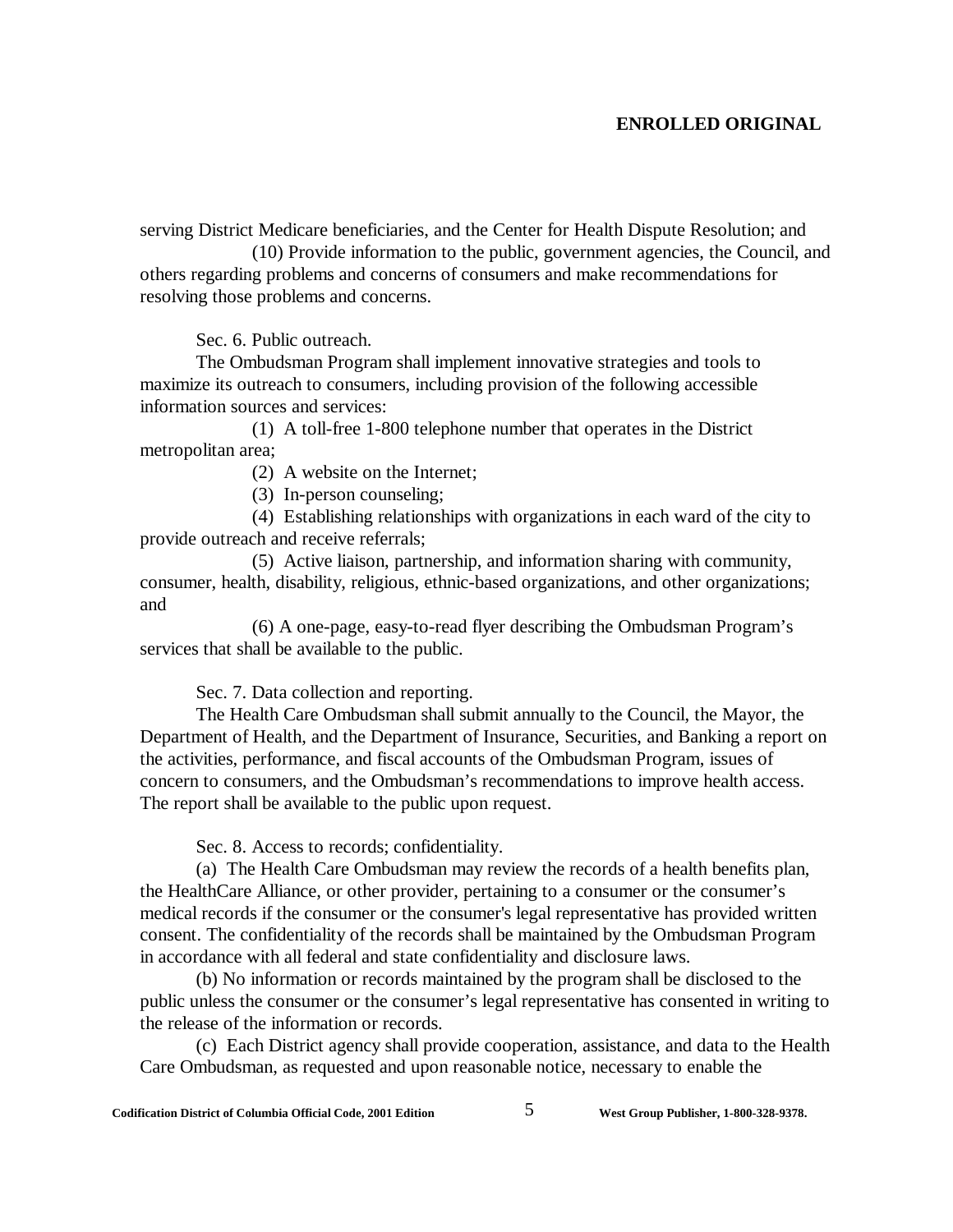Ombudsman Program to investigate a consumer's complaint under applicable District or federal law.

(d) The Department shall enter into a "business associate" agreement with the Ombudsman Program that gives the program access to information about the Medicaid eligibility status of consumers whom it serves and requires the program to safeguard that information pursuant to the Health Insurance Portability and Accountability Act Privacy Regulation (45 C.F.R. Parts 160 and 164).

Sec. 9. Immunity from liability.

No employee, subcontractor, designee, or representative of the Ombudsman Program shall be held liable for the good faith performance of responsibilities under this act, except that no immunity shall extend to criminal acts, or acts that violate District or federal law.

Sec. 10. Non-retaliation.

A health benefits plan or the HealthCare Alliance shall not take retaliatory action of any sort against a member who seeks assistance from the Ombudsman Program or against a provider who furnishes information to the Ombudsman Program pursuant to a consumer's request.

Sec. 11. Requirements for health benefits plans and HealthCare Alliance.

(a) Health benefits plans and the HealthCare Alliance shall:

(1) Include in their marketing and membership materials information regarding the availability of the Ombudsman Program;

(2) Send annually to their members notification of the availability of the Ombudsman Program; and

(3) Provide members the telephone number of the Ombudsman Program upon request.

(b) A health benefits plan may use the one-page, easy-to-read flyer developed by the Ombudsman Program to describe its services to meet the notice requirements under subsection  $(a)(1)$  and  $(2)$  of this section.

Sec. 12. Advisory Council.

(a) The Ombudsman shall establish an Advisory Council to consist of members representing:

(1) Consumers;

(2) Consumer advocacy organizations;

- (3) Health benefits plans;
- (4) Health care facilities;
- (5) Physicians;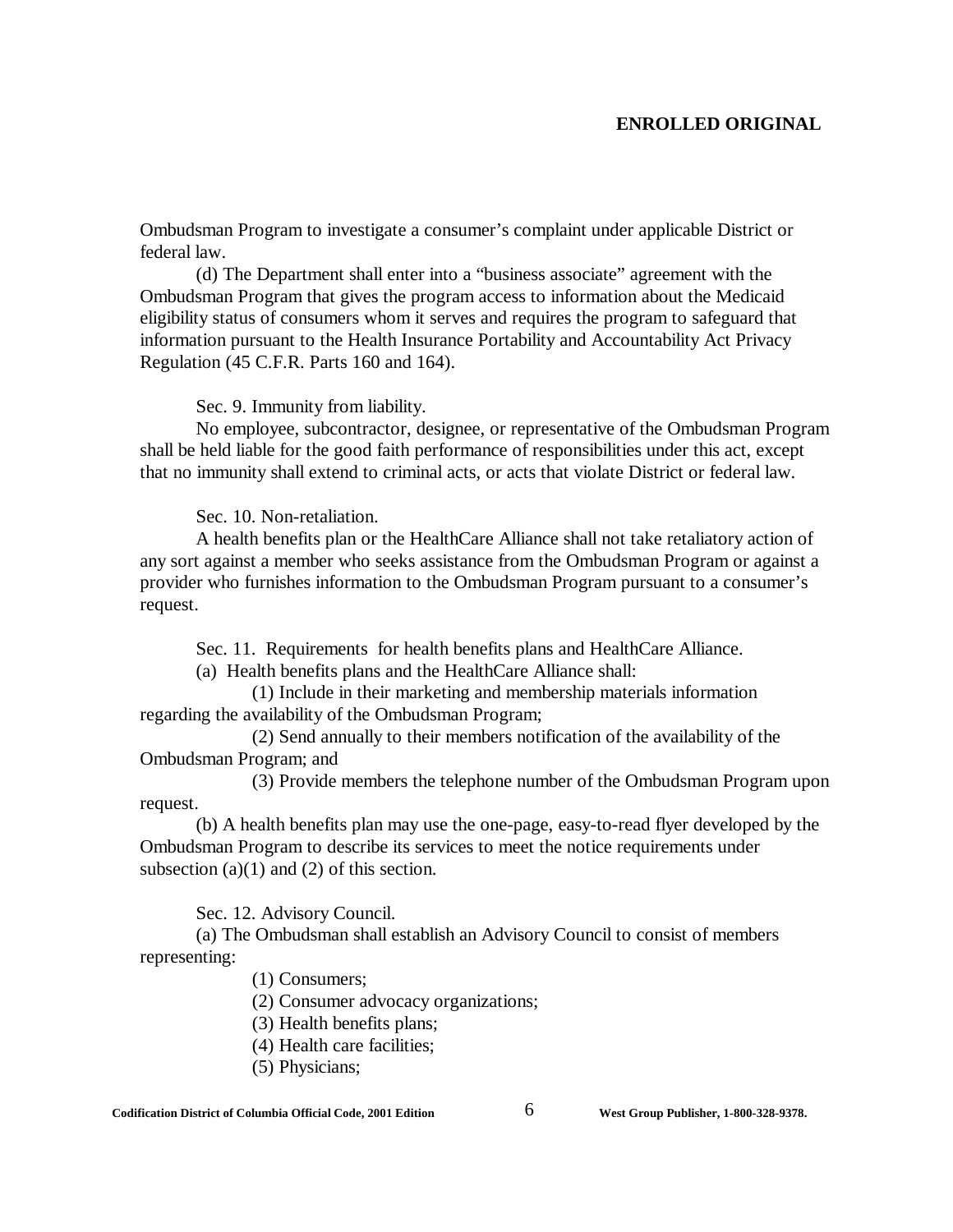(6) The Health Insurance Counseling and Assistance Program or any successor charged with counseling Medicare beneficiaries pursuant to section 4360 of the Omnibus Reconciliation Act of 1990, approved November 5, 1990 (104 Stat. 1388-138; 42 U.S.C. § 1395b-4);

(7) The Department of Health, including its Office of Maternal and Child Health and its Grievance and Appeals Office; and

(8) The Department of Insurance, Securities, and Banking.

(b) The Advisory Council shall perform, at minimum, the following functions:

(1) Advise the Ombudsman on program design and operational issues;

(2) Recommend the criteria to be used in evaluating the performance of the Ombudsman Program;

(3) Recommend changes in the Ombudsman Program; and

(4) Review data on cases handled by the Ombudsman Program and make recommendations based on that data.

Sec. 13. Funding for the Ombudsman Program.

(a) Funding sources for the Ombudsman Program shall include:

(1) District local appropriations; and

(2) Medicaid federal matching funds.

(b) Nothing in this act shall prohibit a corporation, organization, or consortia of organizations selected to operate the Health Care Ombudsman Program from raising private money through foundation resources to supplement government funds for the program.

Sec. 14. Inclusion in the budget and financial plan.

This act shall take effect subject to the inclusion of its fiscal effect in an approved budget and financial plan.

Sec. 15. Fiscal impact statement.

The Council adopts the fiscal impact statement in the committee report as the fiscal impact statement required by section  $602(c)(3)$  of the District of Columbia Home Rule Act, approved December 24, 1973 (87 Stat. 813; D.C. Official Code § 1-206.02(c)(3)).

Sec. 16. Effective date.

This act shall take effect following approval by the Mayor (or in the event of veto by the Mayor, action by the Council to override the veto), a 30-day period of Congressional review as provided in section  $602(c)(1)$  of the District of Columbia Home Rule Act, approved December